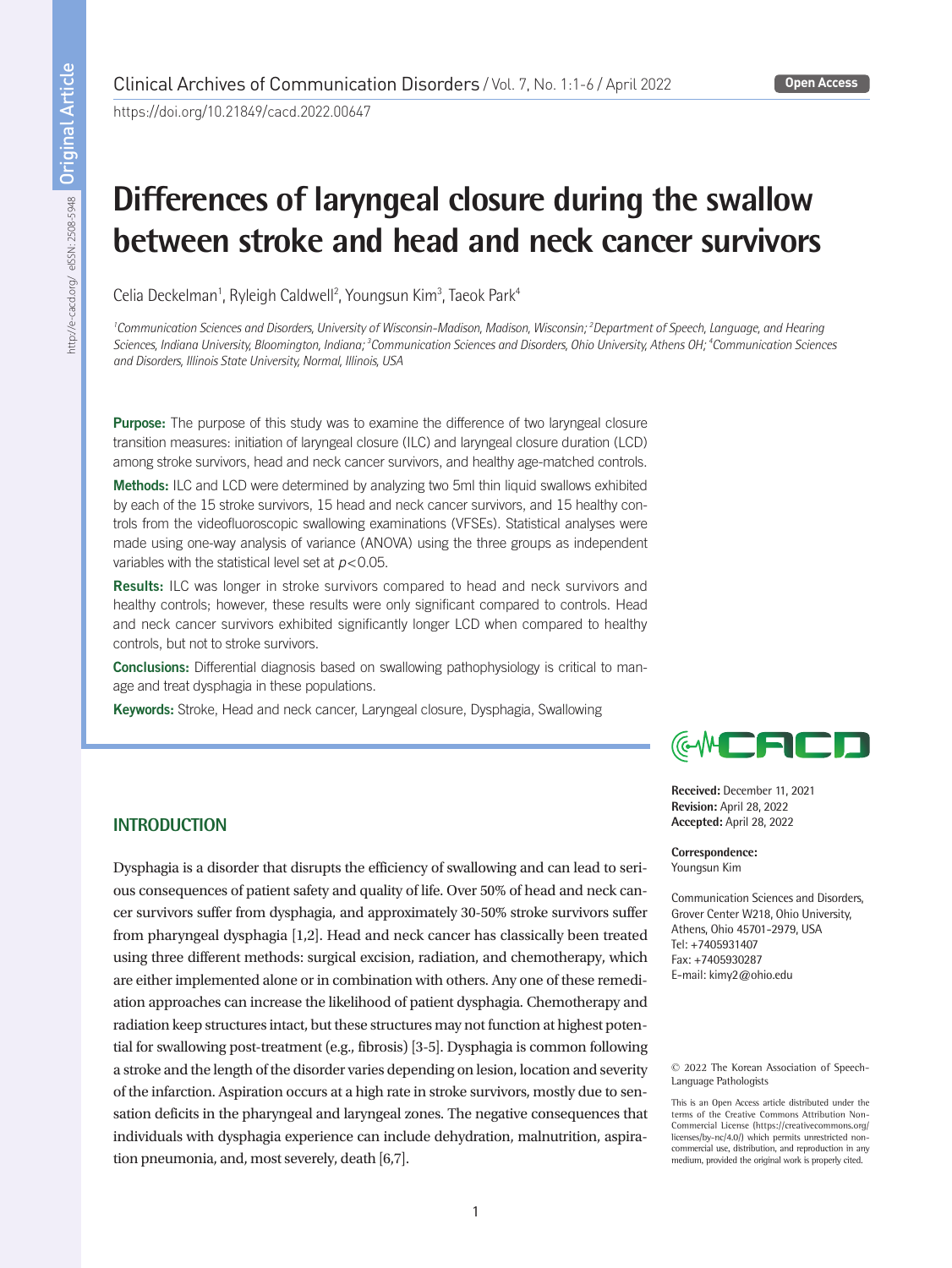Swallowing is divided into three physiologic stages: oral, pharyngeal, and esophageal [8]. For safe and efficient swallowing, laryngeal closure must be adequate to limit the risk of aspiration. During the pharyngeal stage, the epiglottis should flip inferiorly, while the arytenoid cartilages move in a superior-anterior motion. When these structures meet, the airway will close to prevent any food or liquid from entering the laryngeal vestibule, trachea, or lungs [9]. Once the airway has been shut, depending on how much bolus is being swallowed, the closure duration must be long enough to prevent any aspiration during or post-swallow [10,11]. Typically, the initiation of laryngeal closure should occur once the bolus passes the ramus of the mandible. To accurately calculate initiation of laryngeal closure whilst analyzing videofluoroscopic swallowing examinations (VFSEs), one measures the difference in time between the bolus passing the ramus of the mandible and the first contact of the epiglottis and arytenoid cartilages. When calculating the duration of laryngeal closure, one must note when the epiglottis and arytenoids first meet, and when they separate.

The purpose of this study was to examine the difference of two laryngeal closure measures during swallowing among stroke survivors, head and neck cancer survivors, and healthy controls. Temporal measurements of the oral and pharyngeal stages have been shown to be reliable tools for distinguishing normal and abnormal swallowing physiology [12-14]. In this investigation, initiation of laryngeal closure (ILC) and laryngeal closure duration (LCD) were analyzed. The outcomes of this study seek to provide clinically relevant information for differential diagnosis of these two disordered populations with swallowing disorders.

## **METHODS**

#### **Subjects**

There were a total of 45 individuals' VFSEs in this study: 15 head and neck cancer survivors, 15 stroke survivors, and 15 healthy normal controls. All VFSEs came from the Ohio University Swallow Laboratory database. Participants were agematched across the three groups, the mean ages and standard deviations were as follows: head and neck cancer survivors  $(M = 53 \text{ years})$ , stroke survivors  $(M = 56.53 \text{ years})$ , and healthy controls (M =54.47 years). Specific inclusion criteria as follows: 1) all individuals in this study had no prior presence of a swallowing disorder, and 2) head and neck cancer survivors were post-treatment for their cancer.

Head and neck cancer survivors had varying cancerous lesions of the oral cavity  $(n=6)$ , nasopharynx  $(n=2)$ , pharynx  $(n=3)$ , and larynx  $(n=4)$ . Specific lesions of oral cancer included tongue base cancer  $(n=5)$  and tonsil cancer  $(n=1)$ . Examples of pharyngeal lesions included supracricoid laryngeal cancer  $(n=2)$  and glottic cancer  $(n=1)$ . Stroke survivors presented with lesions in the following areas: cortical  $(n=8)$ , subcortical  $(n=4)$ , and cerebellum  $(n=3)$ . Specific cortical lesions include the frontal lobe and the temporal lobe. Subcortical lesions include the corona radiata and the thalamus. The healthy controls in this study were recruited on a volunteer basis. Internal review board (IRB) approval was granted for this investigation.

#### **Videofluoroscopic Swallowing Examination Procedure**

The VFSEs of head and neck cancer survivors, stroke survivors and healthy controls were retrieved from the VFSE database in the Ohio University Swallowing Research Laboratory. The VFSE procedure was performed as follows: The patient or volunteer was seated upright in either a stretcher chair or wheelchair for the examination. The VFSE was collected using a mobile C-arm X-ray and recorded with a 100 ms digital video timer (TEL Video Products Model VC 436). The fluoroscopic tube was focused in the lateral plane on the oral cavity and the nasopharynx to below the upper esophageal sphincter (UES) area. For this investigation, each participant swallowed two 5ml boluses of thin liquid consistency. The thin liquid was a mixture of water and barium (E-Z-HD barium sulphate powder).

### **Procedures for Temporal Measurements of Laryngeal Closure**

This study focused on two airway protection mechanisms of oropharyngeal swallowing: ILC and LCD. ILC was measured as the time (s) between the bolus head passing the ramus of the mandible and the first contact of the arytenoids and epiglottis. LCD was measured as the time (s) between the first contact of the arytenoids and epiglottis and the final contact of the arytenoids and epiglottis. From the images of Figure 1, ILC was calculated by subtracting Image A (bolus passing ramus of mandible) from Image B (first contact of arytenoids and epiglottis) across all participants. LCD was calculated by subtracting Image B (first contact of arytenoids and epiglottis) from Image C (final contact of arytenoids and epiglottis). To accurately analyze the sequential transition timings, the researchers used a slow-motion, frame-by-frame analysis using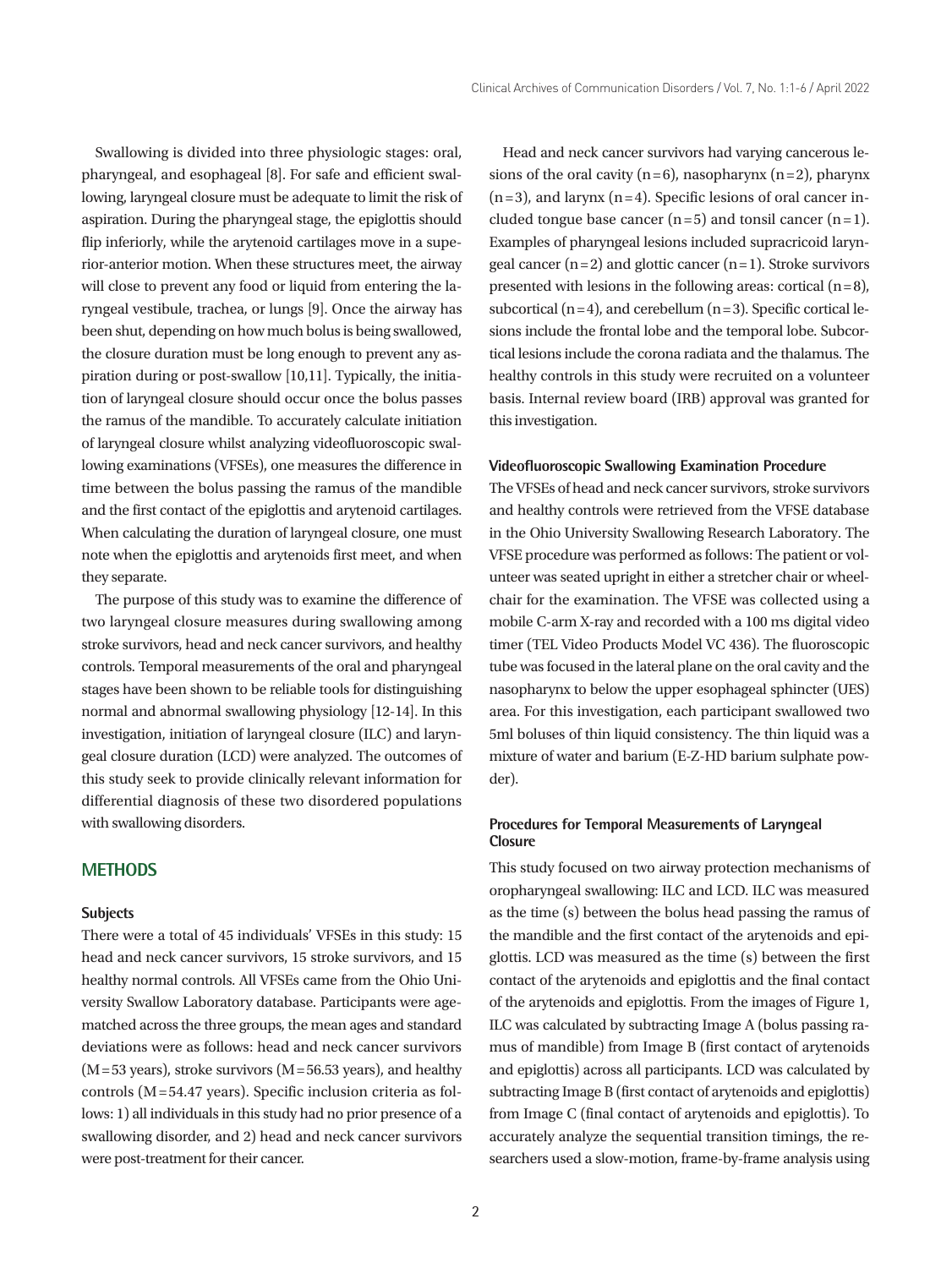

**Figure 1.** Videofluoroscopic examination of swallowing images to determine ILC and LCD.

a 100 ms video timer on the software Adobe Premiere Pro CS5.5. A certain level of clarity was required when determining whether a VFSE could be included in the analysis. To accurately determine the specific timings, structures such as the epiglottis and arytenoid cartilages needed to be visible. In total, 90 swallows were submitted for transition times and 86 swallows were analyzed. Four swallows were missing from 3 head and neck cancer survivors due to poor visibility of laryngeal closure.

### **Statistics**

A one-way analysis of variance (ANOVA) was performed to examine the group differences on each measure, respectively  $(p < 0.05)$ .

## **RESULTS**

#### **Reliability**

The first judge reanalyzed nine subject's swallows for a second time for intra-rater reliability measures. Intra-rater reliability was measured using the intraclass correlation coefficient (ICC). Intra-rater reliability was as follows: ILC (ICC =  $0.99$ ,  $p$  < 0.01) and LCD (ICC = 0.99,  $p$  < 0.01). A second judge analyzed nine subject's swallows. Inter-rater reliability was as follows: ILC (ICC = 0.96,  $p < 0.01$ ) and LCD (ICC = 0.99,  $p < 0.01$ ).

#### **Initiation of Laryngeal Closure**

The means (M) and 95% confidence intervals (CIs) of the ILC across the three groups are shown in Figure 2. There was a significant difference across all groups for ILC (*F*(2, 84) =3.62,  $p=0.03$ ). A post-hoc Tukey analysis showed that there was a significant difference between the stroke survivors  $(M = 0.68)$ seconds) and normal controls (M =0.10 seconds) at *p*=0.025; however, there was no significant difference between stroke survivors and head and neck cancer survivors  $(M=0.30$  seconds) nor between head and neck cancer survivors and nor-



**Figure 2.** Means and 95% confidence intervals across all three groups for  $II<sub>C</sub>$ 





mal controls. Stroke survivors showed the longest delay of initiation of laryngeal closure, and head and neck cancer survivors the second.

#### **Laryngeal Closure Duration**

The means (M) and 95% CIs of the LCD across all three groups are shown in Figure 3. There was no significant across all groups for LCD (*F*( 2, 84) = 2.99, *p*= 0.06). A post-hoc Tukey analysis showed that there was a significant difference between the head and neck cancer survivors  $(M = 1.34$  seconds)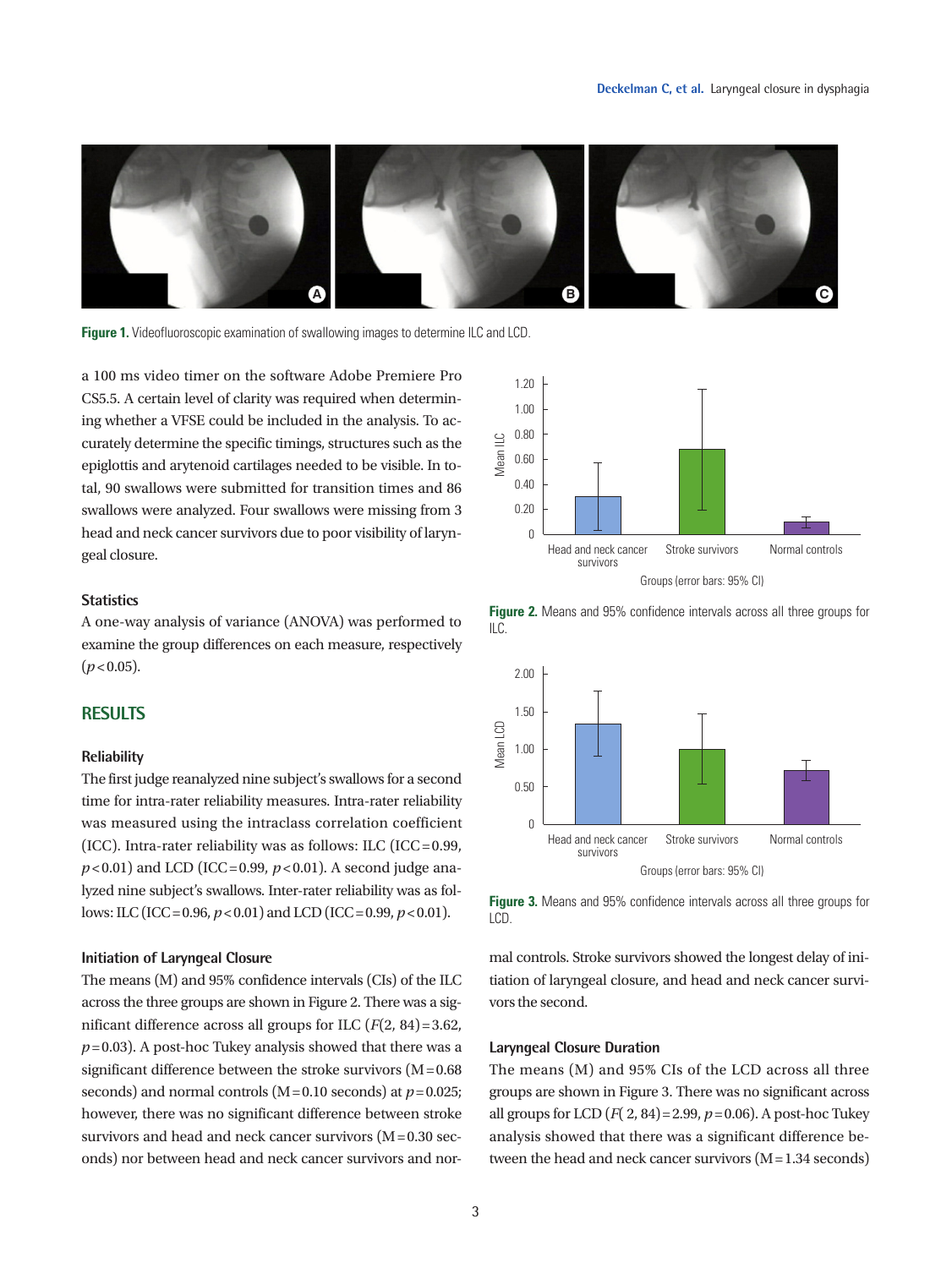and normal controls  $(M=0.72$  seconds) at  $p < 0.01$ ; however, there was no significant difference between stroke survivors  $(M=1.00$  seconds) and head and neck cancer survivors nor between stroke survivors and normal controls. Head and neck cancer survivors showed the longest laryngeal closure duration, and stroke survivors the second.

#### **DISCUSSION**

The purpose of this study was to determine differences across two airway protection mechanisms: ILC and LCD among head and neck cancer survivors, stroke survivors, and age-matched healthy controls. Results provided evidence for significantly longer ILC in stroke survivors compared to controls; however, head and neck cancer survivors' ILC was not significant compared to the other groups. For ILC, stroke survivors tended to have the longest duration for airway closure initiation, followed by head and neck cancer survivors, and finally, the healthy controls exhibited the shortest duration for ILC. For LCD, head and neck cancer survivors exhibited a significantly longer average duration compared to normal controls; however, the stroke survivors did not differ significantly from the other groups. With respects to group differences, head and neck cancer survivors exhibited the longest duration, followed by the healthy controls, and stroke survivors exhibited the shortest amount of time for LCD. These results indicate that stroke survivors tend to have difficulty initiating the pharyngeal swallow and head and neck cancer survivors tend to maintain the duration of airway closure during the swallowing.

Adequate airway closure is pivotal for safe and efficient swallowing [15]. The results provided information that stroke survivors had significantly delayed initiation of laryngeal closure compared to the healthy subjects. The head and neck cancer survivors also took longer to initiate laryngeal closure; however, it was not significantly delayed compared to the healthy subjects. As noted in a prior study, typical ILC is approximately 0.20 seconds for healthy subjects [11]. In our study, we found that ILC for healthy subjects was approximately 0.10 seconds. Both the stroke survivors and head and neck cancer survivors exhibited longer ILC (0.68 and 0.3 seconds) than normal controls. Increased ILC raises concern that delayed pharyngeal swallow initiation is related to delayed pharyngeal swallow response, and the risk for aspiration increases in these populations [11].

It is noted in previous studies that there is evidence for longer pharyngeal delay in stroke survivors [16,17]. The longer pharyngeal delay in stroke survivors compared to head and neck survivors and healthy controls contributes to delayed and inadequate movement of the tongue and pharyngeal muscles, which are supposed to work in synchrony for safe swallowing. When these muscles do not work in a synchronous manner, the epiglottis and arytenoid cartilages are not alerted in time to close the airway by the central pattern generator swallowing center. This leads to a decrease in efficient and timely airway closure.

The head and neck cancer survivors differed from the stroke survivors with ILC, although, not significantly. There does appear to be a deficit with timeliness of laryngeal closure in this population. Four head and neck cancer survivors who had either radiation, chemotherapy, or surgical excision in the areas of the larynx showed longer delay of laryngeal closure than other patients in this group. Previous research states that individuals who have undergone surgical removal or radiation of the larynx can have difficulties with airway protection [3]. It may indicate that longer duration of ILC for these head and neck cancer survivors may be related to the specific cancer site.

For LCD, normal controls exhibited an average duration of approximately 0.72 seconds. The head and neck cancer survivors differed significantly, reaching approximately 1.5 seconds for the duration of laryngeal closure. As stated previously, this could be due to the effects of cancer intervention, leading to difficulties with airway protection. Four head and neck cancer survivors that had a mean length of LCD over 2 seconds aspirated. Even though these survivors showed longer LCD, their delayed initiation of laryngeal closure and lack of responsiveness contributed to aspiration. Further research needs to be conducted to compare the relationship of ILC and LCD for the head and neck cancer survivors exhibited aspiration.

The stroke survivors' LCD did not differ significantly from the healthy controls. These results are consistent with those of a previous study [18]. Power et al. [18] noted that non-aspirating stroke survivors did not differ from the normal controls. In our study, only one stroke survivor of the group aspirated. This individual exhibited a significantly lengthier and abnormal LCD (4.85 seconds).

It is important to note that both groups, stroke survivors and head and neck cancer survivors, exhibited longer LCD compared to the healthy controls. This could be a result of a compensatory mechanism in both populations in attempts to protect themselves from aspiration, but it was not always successful.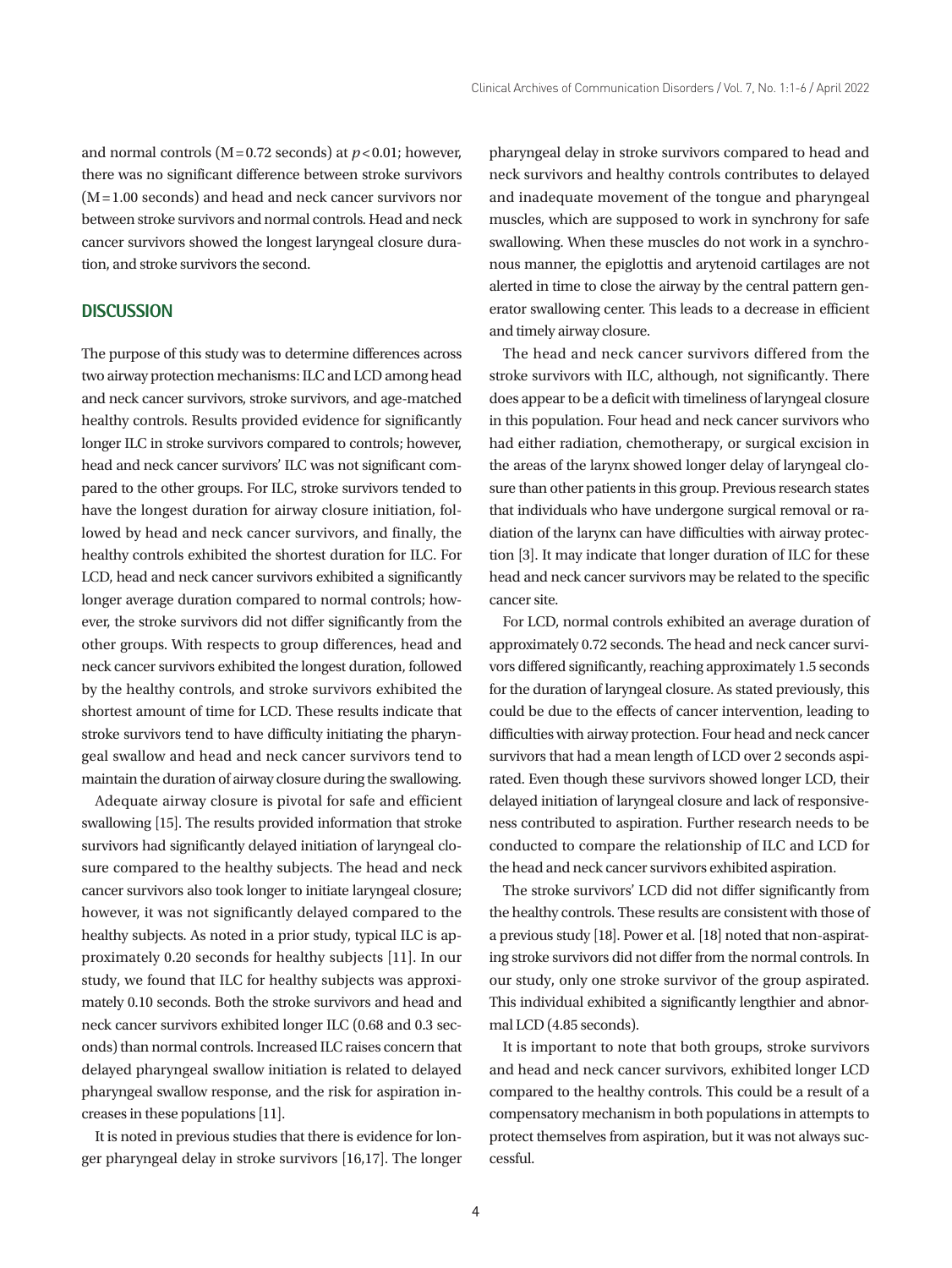## **CLINICAL IMPLICATIONS**

The results of this study provided evidence that clinicians should focus on specific swallowing pathophysiology for each survivor group. For stroke survivors, initiation of laryngeal closure swallow should be observed closely during instrumental evaluation and intervention. For head and neck survivors, it is important to observe the duration of laryngeal closure.

Due to the delayed initiation of laryngeal closure, clinicians need to be aware of the intervention approaches to limit this pharyngeal delay. Examples of compensatory mechanisms that can assist with a delayed pharyngeal swallow include the chin tuck and thermal gustatory stimulation [19,20]. During the chin tuck, there is a narrowing of the laryngeal area of the pharynx, which compensates for the delayed pharyngeal swallow [19]. Thermal gustatory stimulation refers to the stroking of a cold or sour item on the anterior faucial pillars of the patient before they initiate swallowing [20].

For LCD, the individuals with the longest durations were also individuals who aspirated. This may provide evidence that these survivors with a longer LCD are aspirators due to delayed initiation of laryngeal closure. Further, these individuals show more efforts to protect their airway by holding prolonged laryngeal closure duration to compensate for delayed laryngeal closure. It is important for clinicians to closely observe the relation between delayed and prolonged laryngeal closure patterns in these populations with dysphagia. It is not clear whether prolonged laryngeal closure helps to compensate for delayed initiation of laryngeal closure. The supraglottic swallow could be a useful compensatory technique for patients with prolonged LCD [21]. This strategy may assist the patient with closing the airway prior to swallow initiation so that the sensory and motor systems have already been informed. Patients should also cough following the swallow to prevent any post-swallow aspiration. Once this strategy is used in conjunction with diet modification, survivors may show evidence of safer swallowing.

## **LIMITATIONS**

There were some limitations to this study. First, there were a small number of participants, 15 individuals in each group. Further studies should include larger sample sizes per group to better assess differences. In addition, within each group, there was variability (e.g., lesion location, location of cancer, and type of treatment). The range of heterogeneity in this study should be noted; however, this was a preliminary study looking at general group differences. Further studies should take these different components into consideration when comparing these populations.

# **CONFLICT OF INTEREST**

No conflicts of interest have been reported by the authors or by any individuals in control of the content of this article. Authors informed that there was no financial or personal conflict of interest for the submitted manuscript.

#### **REFERENCES**

- 1. Kidd D, Lawson J, Nesbitt R, MacMahon J. Aspiration in acute stroke: a clinical study with videofluoroscopy. Q J Med. 1993;86: 825-829.
- 2. Mann G, Hankey GJ, Cameron D. Swallowing function after stroke: prognosis and prognostic factors at 6 months. Stroke. 1999; 30:744‐748.
- 3. Pauloski BR. Rehabilitation of dysphagia following head and neck cancer. Phys Med Rehabil Clin N Am. 2008;19:889-928, x.
- 4. Eisbruch A, Lyden T, Bradford CR, Dawson LA, Haxer MJ, Miller AE, et al. Objective assessment of swallowing dysfunction and aspiration after radiation concurrent with chemotherapy for headand-neck cancer. Int J Radiat Oncol Biol Phys, 2002;53:23-28.
- 5. Graner DE, Foote RL, Kasperbauer JL. Swallow function in patients before and after intraarterial chemoradiation. Laryngoscope. 2003;113:573-579.
- 6. Cohen DL, Roffe C, Beavan J, Blackett B, Fairfield CA, Hamdy S, et al. Post-stroke dysphagia: A review and design considerations for future trials. International Journal of Stroke. 2016;11:399-411.
- 7. Pezdirec M, Strojan P, Hocevar Boltezar I. Swallowing disorders after treatment for head and neck cancer. Radiol Oncol. 2019;225- 230.
- 8. Logemann JA. Evaluation and treatment of swallowing disorders. 2nd ed. Austin, TX: Pro-Ed; 1998.
- 9. Mao S, Sabry A, Khalifa Y, Coyle JL, Sejdic E. Estimation of laryngeal closure duration during swallowing without invasive X-rays. Elsevier. 2020;116:610-618.
- 10. Ekberg O, Nylander G. Cineradiography of the pharyngeal stage of deglutition in 150 individuals without dysphagia, Br. J. Radiol. 1982;5:253-257.
- 11. Park T, Kim Y, Ko DH, McCullough G. Initiation and duration of laryngeal closure during the pharyngeal swallow in post-stroke patients. Dysphagia. 2010;25:177-182.
- 12. Robbins J. Normal swallowing and aging. Semin Neurol. 1996;16: 309-317.
- 13. Logemann JA, Pauloski BR, Rademaker AW, Colangelo LA, Kahrilas PJ, Smith CH. Temporal and biomechanical characteristics of